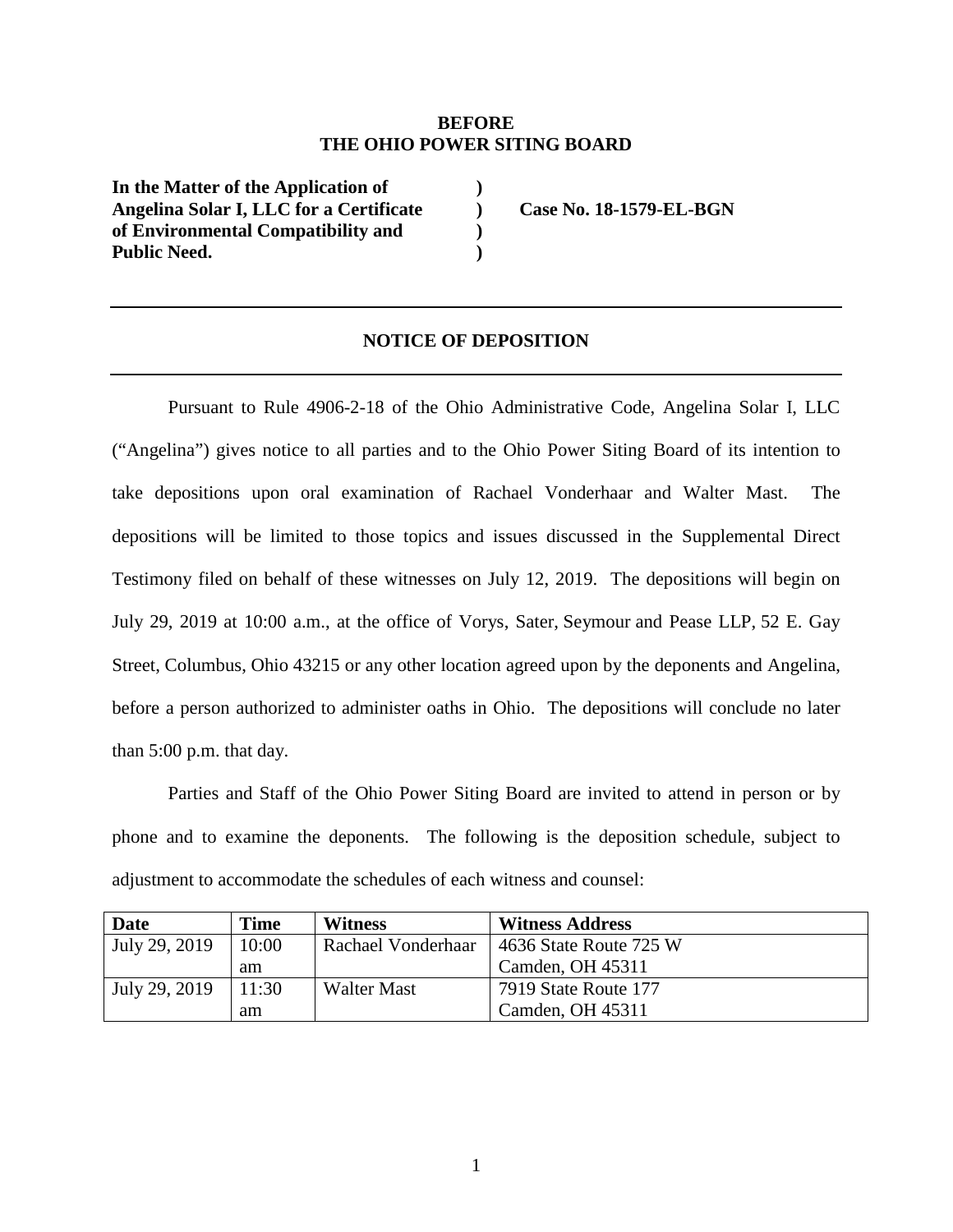Respectfully submitted,

/s/ MacDonald W. Taylor Michael J. Settineri (0073369), Counsel of Record MacDonald W. Taylor (0086959) VORYS, SATER, SEYMOUR AND PEASE LLP 52 East Gay Street P.O. Box 1008 Columbus, Ohio 43216-1008 (614) 464-5462 (614) 719-5146 (fax) mjsettineri@vorys.com mwtaylor@vorys.com

*Attorneys for Angelina Solar I, LLC*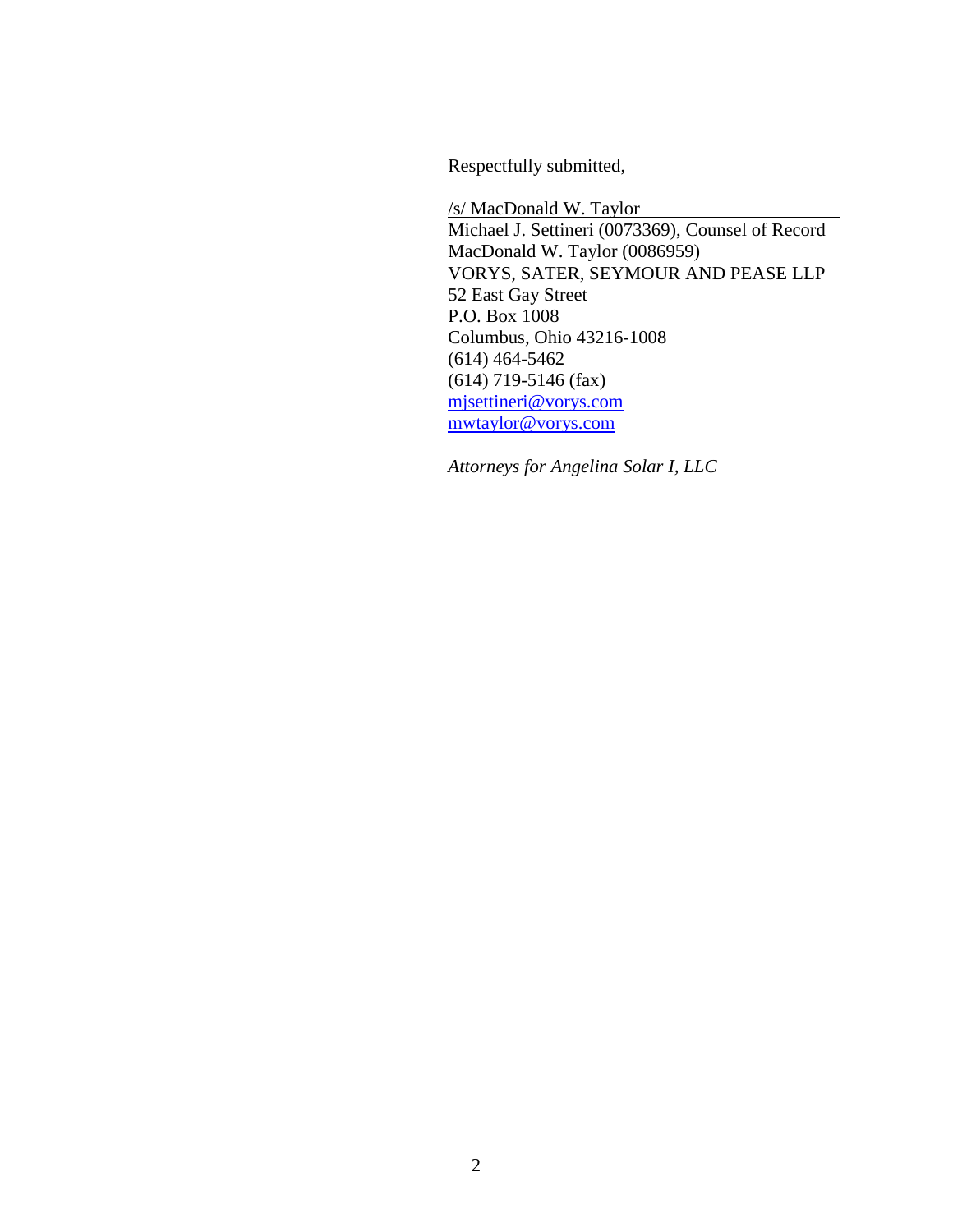## **CERTIFICATE OF SERVICE**

The Ohio Power Siting Board's e-filing system will electronically serve notice of the filing of this document on the parties referenced on the service list of the docket card who have electronically subscribed to the case. In addition, the undersigned certifies that a courtesy copy of the foregoing document is also being served (via electronic mail) on the 22nd day of July 2019 upon all persons/entities listed below:

Jodi Bair Jodi.bair@ohioattorneygeneral.gov

Dylan Borchers dborchers@bricker.com

Kathryn West kwest@prebco.org

W. Joseph Scholler jscholler@fbtlaw.com

Thaddeus Boggs tboggs@fbtlaw.com Chad Endsley cendsley@ofbf.org

Leah Curtis lcurtis@ofbf.org

Amy Milam amilam@ofbf.org

Jack Van Kley jvankley@vankleywalker.com

Chris Walker cwalker@vankleywalker.com

/s/ MacDonald W. Taylor